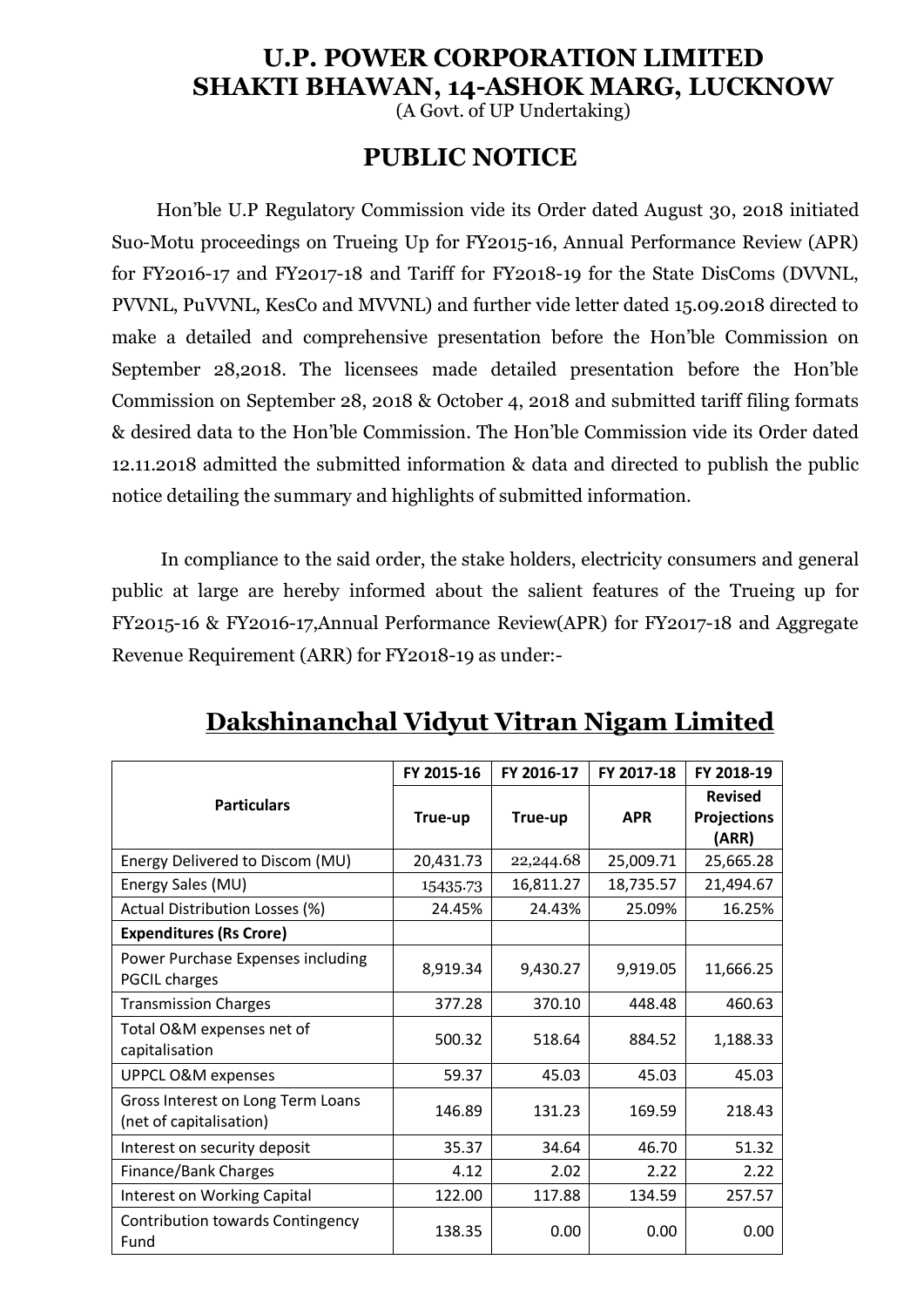| Depreciation                                                  | 468.19     | 413.34     | 355.89     | 529.59    |
|---------------------------------------------------------------|------------|------------|------------|-----------|
| <b>Bad and Doubtful Debts</b>                                 | 118.82     | 126.64     | 167.69     | 237.55    |
| <b>Gross Expenditure</b>                                      | 10,890.05  | 11,189.80  | 12,173.76  | 14,656.93 |
| Add: Return on Equity                                         | 0.00       | 0.00       | 710.03     | 794.39    |
| Less: Non-tariff Incomes                                      | 26.02      | 42.17      | 23.01      | 23.01     |
| <b>Annual Revenue Requirement</b>                             | 10,864.03  | 11,147.63  | 12,860.77  | 15,428.31 |
| Revenue from Tariff incl DPS                                  | 7,835.86   | 7,921.47   | 8,384.75   | 11,877.69 |
| <b>GoUP Subsidy</b>                                           | 1748.76    | 1951.99    | 1864.69    | 2,861.42  |
| <b>Revenue (Gap)/surplus</b>                                  | $-1279.41$ | $-1274.18$ | $-2611.33$ | $-689.20$ |
| Revenue (Gap)/surplus for FY 2012-13                          | $-1539.80$ |            |            |           |
| Revenue (Gap)/surplus for FY 2013-14                          |            | $-1979.03$ |            |           |
| Revenue (Gap)/surplus for FY 2014-15                          |            |            | 1157.10    |           |
| <b>Net Revenue (Gap)/surplus</b>                              | $-2819.21$ | $-3253.21$ | $-1454.23$ | $-689.20$ |
| <b>Average Power Purchase Rate (BST)</b><br>(Rs/ Unit)        | 4.23       | 4.27       | 4.23       | 4.55      |
| Thru Rate at existing Tariff (Excluding<br>Subsidy) Rs / Unit | 5.08       | 4.71       | 4.48       | 5.53      |
| Thru Rate at existing Tariff (including<br>Subsidy) Rs / Unit | 6.21       | 5.87       | 5.47       | 6.86      |
| Average Cost of Supply (Rs /Unit)                             | 7.04       | 6.63       | 6.86       | 7.18      |

## **Paschimanchal Vidyut Vitran Nigam Ltd**

|                                                              | FY 2015-16 | FY 2016-17 | FY 2017-18 | FY 2018-19                  |
|--------------------------------------------------------------|------------|------------|------------|-----------------------------|
| <b>Particulars</b>                                           |            |            |            | <b>Revised</b>              |
|                                                              | True-up    | True-up    | <b>APR</b> | <b>Projections</b><br>(ARR) |
| Energy Delivered to Discom (MU)                              | 26,926.17  | 31,110.59  | 34,438.67  | 39,514.85                   |
| Energy Sales (MU)                                            | 21,905.00  | 25,335.00  | 28,437.00  | 33,509.00                   |
| Actual Distribution Losses (%)                               | 18.65%     | 18.57%     | 17.43%     | 15.20%                      |
| <b>Expenditures (Rs Crore)</b>                               |            |            |            |                             |
| Power Purchase Expenses including<br><b>PGCIL charges</b>    | 11,451.47  | 13,430.69  | 14,885.43  | 17,961.62                   |
| <b>Transmission Charges</b>                                  | 498.86     | 519.00     | 610.28     | 700.30                      |
| Total O&M expenses net of<br>capitalisation                  | 513.15     | 519.65     | 1,523.47   | 1,927.40                    |
| <b>UPPCL O&amp;M expenses</b>                                | 78.25      | 62.98      | 62.98      | 62.98                       |
| Gross Interest on Long Term Loans<br>(net of capitalisation) | 229.50     | 252.02     | 352.02     | 428.45                      |
| Interest on security deposit                                 | 201.64     | 275.63     | 377.61     | 119.69                      |
| Finance/Bank Charges                                         | 47.88      | 27.63      | 12.38      | 12.38                       |
| <b>Interest on Working Capital</b>                           | 142.25     | 155.34     | 215.39     | 286.84                      |
| <b>Contribution towards Contingency</b><br>Fund              | 30.84      | 68.08      | 0.00       | 0.00                        |
| Depreciation                                                 | 547.00     | 652.99     | 390.45     | 406.11                      |
| <b>Bad and Doubtful Debts</b>                                | 139.69     | 109.45     | 160.59     | 371.85                      |
| <b>Gross Expenditure</b>                                     | 13,880.53  | 16,073.45  | 18,590.60  | 22,277.63                   |
| Add: Return on Equity                                        | 0.00       | 0.00       | 613.17     | 717.98                      |
| Less: Non-tariff Incomes                                     | 24.11      | 28.37      | 39.40      | 39.40                       |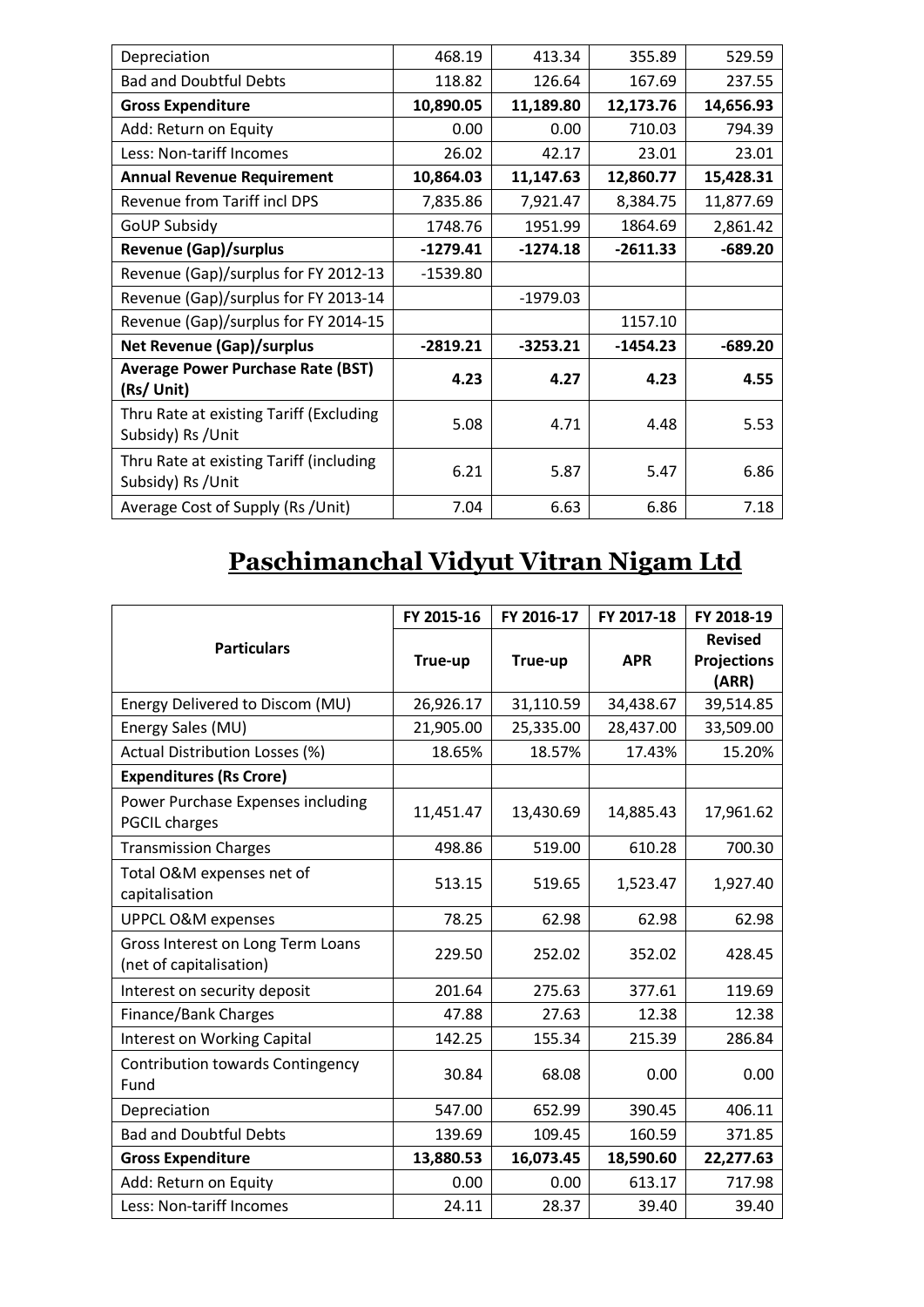| <b>Annual Revenue Requirement</b>                             | 13,856.41   | 16,045.08   | 19,164.37   | 22,956.21   |
|---------------------------------------------------------------|-------------|-------------|-------------|-------------|
| Revenue from Tariff incl DPS                                  | 12,217.55   | 13,393.56   | 15,257.33   | 18,592.31   |
| <b>GoUP Subsidy</b>                                           | 775.17      | 1,414.19    | 911.84      | 1,399.24    |
| <b>Revenue (Gap)/surplus</b>                                  | $-863.70$   | $-1,237.33$ | $-2,995.21$ | $-2,964.66$ |
| Revenue (Gap)/surplus for FY 2012-13                          | $-987.55$   |             |             |             |
| Revenue (Gap)/surplus for FY 2013-14                          |             | -418.85     |             |             |
| Revenue (Gap)/surplus for FY 2014-15                          |             |             | 543.19      |             |
| <b>Net Revenue (Gap)/surplus</b>                              | $-1,851.25$ | $-1,656.18$ | $-2,452.02$ | $-2,964.66$ |
| <b>Average Power Purchase Rate (BST)</b><br>(Rs/ Unit)        | 4.23        | 4.27        | 4.23        | 4.55        |
| Thru Rate at existing Tariff (Excluding<br>Subsidy) Rs / Unit | 5.58        | 5.29        | 5.37        | 5.55        |
| Thru Rate at existing Tariff (including<br>Subsidy) Rs / Unit | 5.93        | 5.84        | 5.69        | 5.97        |
| Average Cost of Supply (Rs /Unit)                             | 6.33        | 6.33        | 6.74        | 6.85        |

# **Purvanchal Vidyut Vitran Nigam Limited**

|                                                              | FY 2015-16 | FY 2016-17  | FY 2017-18  | FY 2018-19                                    |
|--------------------------------------------------------------|------------|-------------|-------------|-----------------------------------------------|
| <b>Particulars</b>                                           | True-up    | True-up     | <b>APR</b>  | <b>Revised</b><br><b>Projections</b><br>(ARR) |
| Energy Delivered to Discom (MU)                              | 20,637.79  | 23,676.13   | 27,016.33   | 29,846.10                                     |
| Energy Sales (MU)                                            | 15,887.69  | 18,291.43   | 24,942.39   | 24,942.39                                     |
| Actual Distribution Losses (%)                               | 23.02%     | 22.74%      | 23.16%      | 16.43%                                        |
| <b>Expenditures (Rs Crore)</b>                               |            |             |             |                                               |
| Power Purchase Expenses including<br><b>PGCIL charges</b>    | 8,499.26   | 9,966.09    | 10,943.54   | 13,566.65                                     |
| <b>Transmission Charges</b>                                  | 380.77     | 393.98      | 482.50      | 533.04                                        |
| Total O&M expenses net of<br>capitalisation                  | 653.50     | 903.87      | 1,676.17    | 2,414.84                                      |
| UPPCL O&M expenses                                           | 59.97      | 47.93       | 47.93       | 47.93                                         |
| Gross Interest on Long Term Loans<br>(net of capitalisation) | 261.90     | 434.33      | 511.71      | 589.19                                        |
| Interest on security deposit                                 | 57.88      | 54.63       | 48.32       | 35.66                                         |
| Finance/Bank Charges                                         | 0.03       | 17.41       | 19.10       | 19.10                                         |
| Interest on Working Capital                                  | 146.69     | 176.21      | 222.02      | 287.91                                        |
| <b>Contribution towards Contingency</b><br>Fund              | 3.89       | 0.00        | 0.00        | 0.00                                          |
| Depreciation                                                 | 462.07     | 548.05      | 312.46      | 327.01                                        |
| <b>Prior Period Expenses</b>                                 | 0.00       | 0.00        | 0.00        | 0.00                                          |
| <b>Bad and Doubtful Debts</b>                                | 161.76     | 190.68      | 204.35      | 261.16                                        |
| <b>Gross Expenditure</b>                                     | 10,687.72  | 12,733.17   | 14,468.10   | 18,082.49                                     |
| Add: Return on Equity                                        | 0.00       | 0.00        | 594.94      | 670.47                                        |
| Less: Non-tariff Incomes                                     | 22.75      | 16.79       | 15.80       | 15.80                                         |
| <b>Annual Revenue Requirement</b>                            | 10,664.96  | 12,716.38   | 15,047.24   | 18,737.16                                     |
| Revenue from Tariff incl DPS                                 | 8,088.06   | 9,534.25    | 10,513.84   | 13,058.10                                     |
| <b>GoUP Subsidy</b>                                          | 1,904.16   | 1,944.94    | 1,634.45    | 2,579.22                                      |
| <b>Revenue (Gap)/surplus</b>                                 | $-672.75$  | $-1,237.20$ | $-2,898.95$ | $-3,099.84$                                   |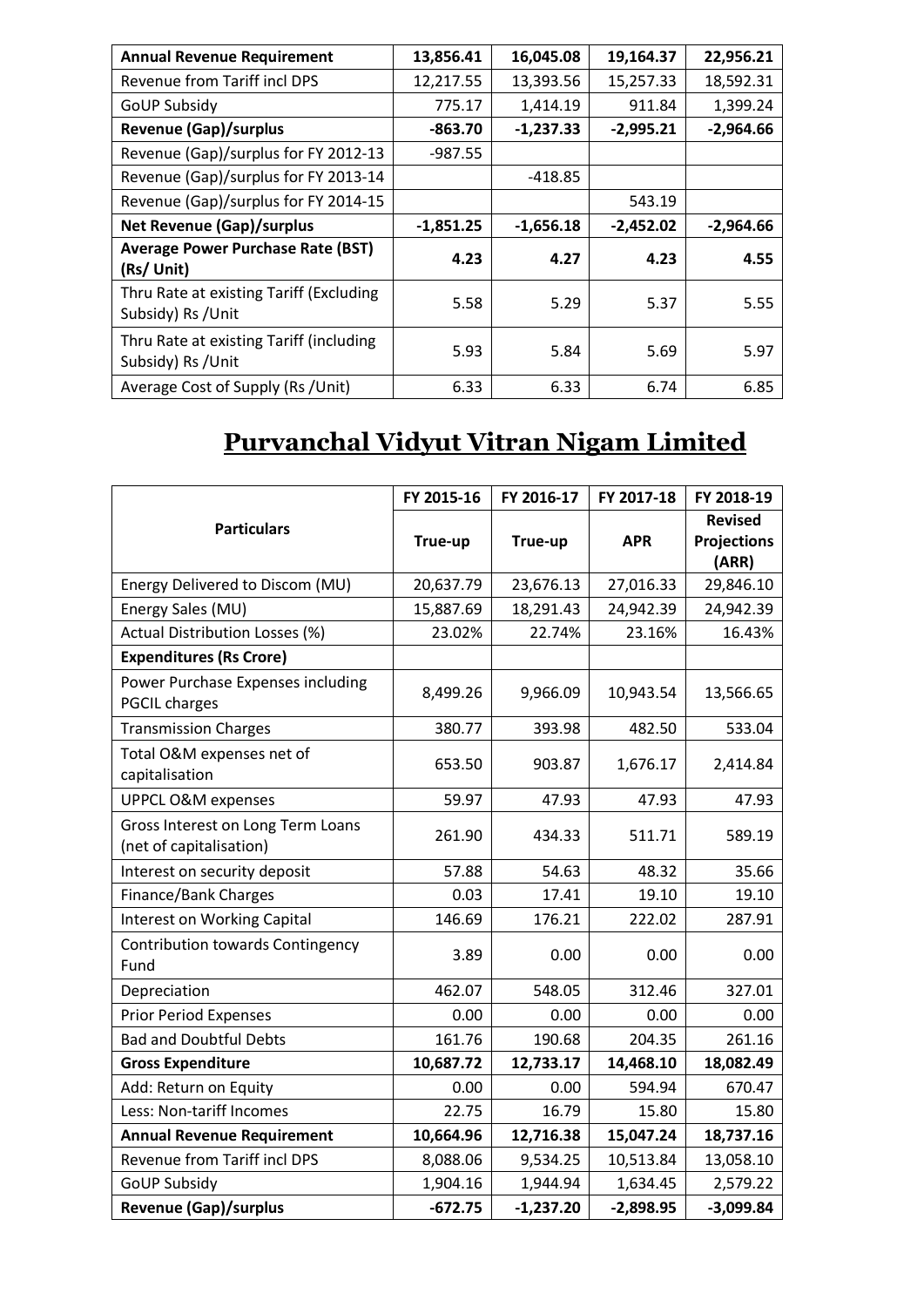| Revenue (Gap)/surplus for FY 2012-13                          | $-1,575.82$ |             |             |             |
|---------------------------------------------------------------|-------------|-------------|-------------|-------------|
| Revenue (Gap)/surplus for FY 2013-14                          |             | $-1,179.85$ |             |             |
| Revenue (Gap)/surplus for FY 2014-15                          |             |             | $-393.31$   |             |
| <b>Net Revenue (Gap)/surplus</b>                              | $-2,248.57$ | $-2,417.05$ | $-3,292.26$ | $-3,099.84$ |
| <b>Average Power Purchase Rate (BST)</b><br>(Rs/ Unit)        | 4.23        | 4.27        | 4.23        | 4.55        |
| Thru Rate at existing Tariff (Excluding<br>Subsidy) Rs / Unit | 5.09        | 5.21        | 5.06        | 5.24        |
| Thru Rate at existing Tariff (including<br>Subsidy) Rs / Unit | 6.29        | 6.28        | 5.85        | 6.27        |
| Average Cost of Supply (Rs /Unit)                             | 6.71        | 6.95        | 7.25        | 7.51        |

## **Madhyanchal Vidyut Vitran Nigam Limited**

|                                                              | FY 2015-16  | FY 2016-17  | FY 2017-18  | FY 2018-19                                    |
|--------------------------------------------------------------|-------------|-------------|-------------|-----------------------------------------------|
| <b>Particulars</b>                                           | True-up     | True-up     | <b>APR</b>  | <b>Revised</b><br><b>Projections</b><br>(ARR) |
| Energy Delivered to Discom (MU)                              | 16352.51    | 19128.97    | 21857.02    | 24969.20                                      |
| Energy Sales (MU)                                            | 12,722.00   | 14,759.00   | 17,007.00   | 20,952.00                                     |
| Actual Distribution Losses (%)                               | 22.20%      | 22.84%      | 22.19%      | 16.09%                                        |
| <b>Expenditures (Rs Crore)</b>                               |             |             |             |                                               |
| Power Purchase Expenses including<br><b>PGCIL charges</b>    | 6,814.62    | 8,036.32    | 8,902.72    | 11,349.84                                     |
| <b>Transmission Charges</b>                                  | 302.35      | 318.89      | 388.28      | 443.57                                        |
| Total O&M expenses net of<br>capitalization                  | 553.20      | 584.55      | 1,635.41    | 2,530.26                                      |
| UPPCL O&M expenses                                           | 47.52       | 38.72       | 38.72       | 38.72                                         |
| Gross Interest on Long Term Loans<br>(net of capitalisation) | 207.78      | 264.04      | 381.31      | 371.71                                        |
| Interest on security deposit                                 | 27.30       | 157.51      | 45.20       | 51.25                                         |
| Finance/Bank Charges                                         | 2.83        | 40.85       | 21.33       | 21.33                                         |
| <b>Interest on Working Capital</b>                           | 115.10      | 132.57      | 209.27      | 279.62                                        |
| Depreciation                                                 | 398.98      | 412.03      | 367.01      | 263.56                                        |
| <b>Bad and Doubtful Debts</b>                                | 119.21      | 140.46      | 164.94      | 255.49                                        |
| <b>Gross Expenditure</b>                                     | 8,588.89    | 10,125.95   | 12,154.20   | 15,605.35                                     |
| Add: Return on Equity                                        | 0.00        | 0.00        | 393.32      | 453.88                                        |
| Less: Non-tariff Incomes                                     | 54.25       | 33.69       | 40.36       | 40.36                                         |
| <b>Annual Revenue Requirement</b>                            | 8,534.65    | 10,092.26   | 12,507.16   | 16,018.87                                     |
| Revenue from Tariff incl DPS                                 | 7,548.82    | 8,659.51    | 10,078.14   | 12,774.70                                     |
| <b>GoUP Subsidy</b>                                          | 1,011.91    | 670.75      | 1,342.50    | 2,060.11                                      |
| <b>Revenue (Gap)/surplus</b>                                 | 26.08       | $-762.00$   | $-1,086.51$ | $-1,184.06$                                   |
| Revenue (Gap)/surplus for FY 2012-13                         | $-1,603.54$ |             |             |                                               |
| Revenue (Gap)/surplus for FY 2013-14                         |             | $-1,315.68$ |             |                                               |
| Revenue (Gap)/surplus for FY 2014-15                         |             |             | $-48.73$    |                                               |
| <b>Net Revenue (Gap)/surplus</b>                             | $-1,577.46$ | $-2,077.68$ | $-1,135.24$ | $-1,184.06$                                   |
| <b>Average Power Purchase Rate (BST)</b><br>(Rs/ Unit)       | 4.23        | 4.27        | 4.23        | 4.55                                          |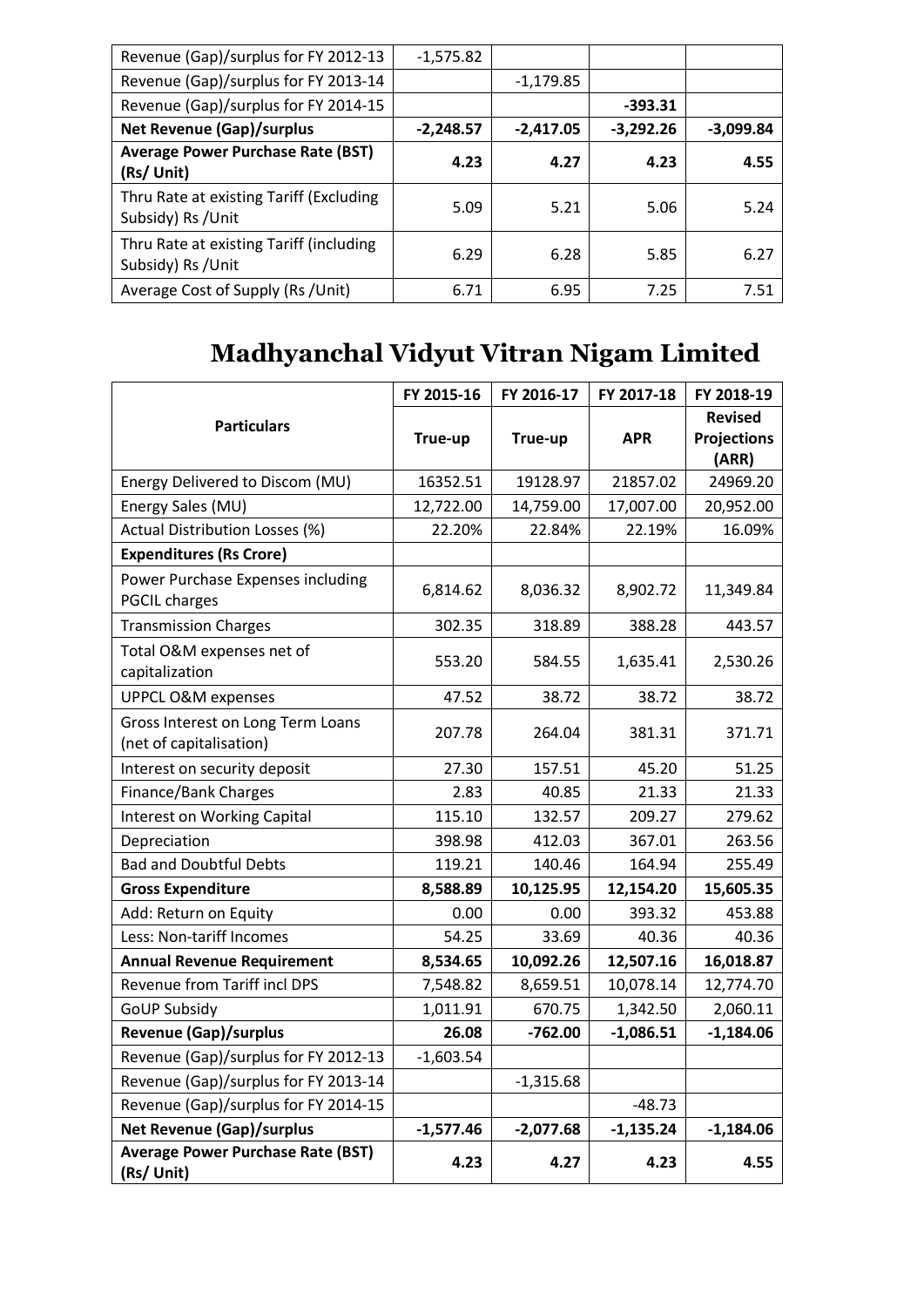| Thru Rate at existing Tariff (Excluding<br>Subsidy) Rs / Unit | 5.93 | 5.87 | 5.93 | 6.10 |
|---------------------------------------------------------------|------|------|------|------|
| Thru Rate at existing Tariff (including<br>Subsidy) Rs / Unit | 6.73 | 6.32 | 6.72 | 7.08 |
| Average Cost of Supply (Rs /Unit)                             | 6.71 | 6.84 | 7.35 | 7.65 |

# **Kanpur Electricity Supply Company Limited**

|                                                               | FY 2015-16 | FY 2016-17 | FY 2017-18 | FY 2018-19                                    |
|---------------------------------------------------------------|------------|------------|------------|-----------------------------------------------|
| <b>Particulars</b>                                            | True-up    | True-up    | <b>APR</b> | <b>Revised</b><br><b>Projections</b><br>(ARR) |
| Energy Delivered to Discom (MU)                               | 3594.37    | 3688.94    | 3677.92    | 4000.87                                       |
| Energy Sales (MU)                                             | 2,935.00   | 3,089.16   | 3,171.00   | 3,396.00                                      |
| Actual Distribution Losses (%)                                | 18.34%     | 16.26%     | 13.78%     | 15.13%                                        |
| <b>Expenditures (Rs Crore)</b>                                |            |            |            |                                               |
| Power Purchase Expenses including<br><b>PGCIL charges</b>     | 1,571.71   | 1,639.97   | 1,584.02   | 1,818.61                                      |
| <b>Transmission Charges</b>                                   | 66.52      | 61.67      | 64.56      | 65.59                                         |
| Total O&M expenses net of<br>capitalisation                   | 190.20     | 197.72     | 235.36     | 267.41                                        |
| <b>UPPCL O&amp;M expenses</b>                                 | 10.44      | 7.47       | 7.47       | 7.47                                          |
| Gross Interest on Long Term Loans<br>(net of capitalisation)  | 0.00       | 0.00       | 2.69       | 10.62                                         |
| Interest on security deposit                                  | 9.18       | 8.82       | 10.32      | 12.25                                         |
| <b>Finance/Bank Charges</b>                                   | 6.39       | 18.72      | 21.75      | 21.75                                         |
| <b>Interest on Working Capital</b>                            | 32.75      | 36.35      | 47.69      | 49.65                                         |
| <b>Contribution towards Contingency</b><br>Fund               | 25.64      | 31.79      | 0.00       | 0.00                                          |
| Depreciation                                                  | 45.40      | 48.19      | 19.73      | 16.37                                         |
| <b>Bad and Doubtful Debts</b>                                 | 12.78      | 13.30      | 15.75      | 52.74                                         |
| <b>Gross Expenditure</b>                                      | 1,971.00   | 2,064.00   | 2,009.32   | 2,322.44                                      |
| Add: Return on Equity                                         | 0.00       | 0.00       | 35.08      | 41.49                                         |
| Less: Non-tariff Incomes                                      | 9.52       | 16.90      | 18.44      | 18.44                                         |
| <b>Annual Revenue Requirement</b>                             | 1,961.48   | 2,047.10   | 2,025.97   | 2,345.50                                      |
| Revenue from Tariff incl DPS                                  | 2,109.87   | 2,325.32   | 2,548.54   | 2,637.21                                      |
| <b>Revenue (Gap)/surplus</b>                                  | 148.38     | 278.22     | 522.57     | 291.71                                        |
| Revenue (Gap)/surplus for FY 2012-13                          | $-306.99$  |            |            |                                               |
| Revenue (Gap)/surplus for FY 2013-14                          |            | 94.80      |            |                                               |
| Revenue (Gap)/surplus for FY 2014-15                          |            |            | $-115.92$  |                                               |
| <b>Net Revenue (Gap)/surplus</b>                              | $-158.61$  | 373.02     | 406.65     | 291.71                                        |
| <b>Average Power Purchase Rate (BST)</b><br>(Rs/ Unit)        | 4.23       | 4.27       | 4.23       | 4.55                                          |
| Thru Rate at existing Tariff (Excluding<br>Subsidy) Rs / Unit | 7.19       | 7.53       | 8.04       | 7.77                                          |
| Thru Rate at existing Tariff (including<br>Subsidy) Rs / Unit | 7.19       | 7.53       | 8.04       | 7.77                                          |
| Average Cost of Supply (Rs /Unit)                             | 6.68       | 6.63       | 6.39       | 6.91                                          |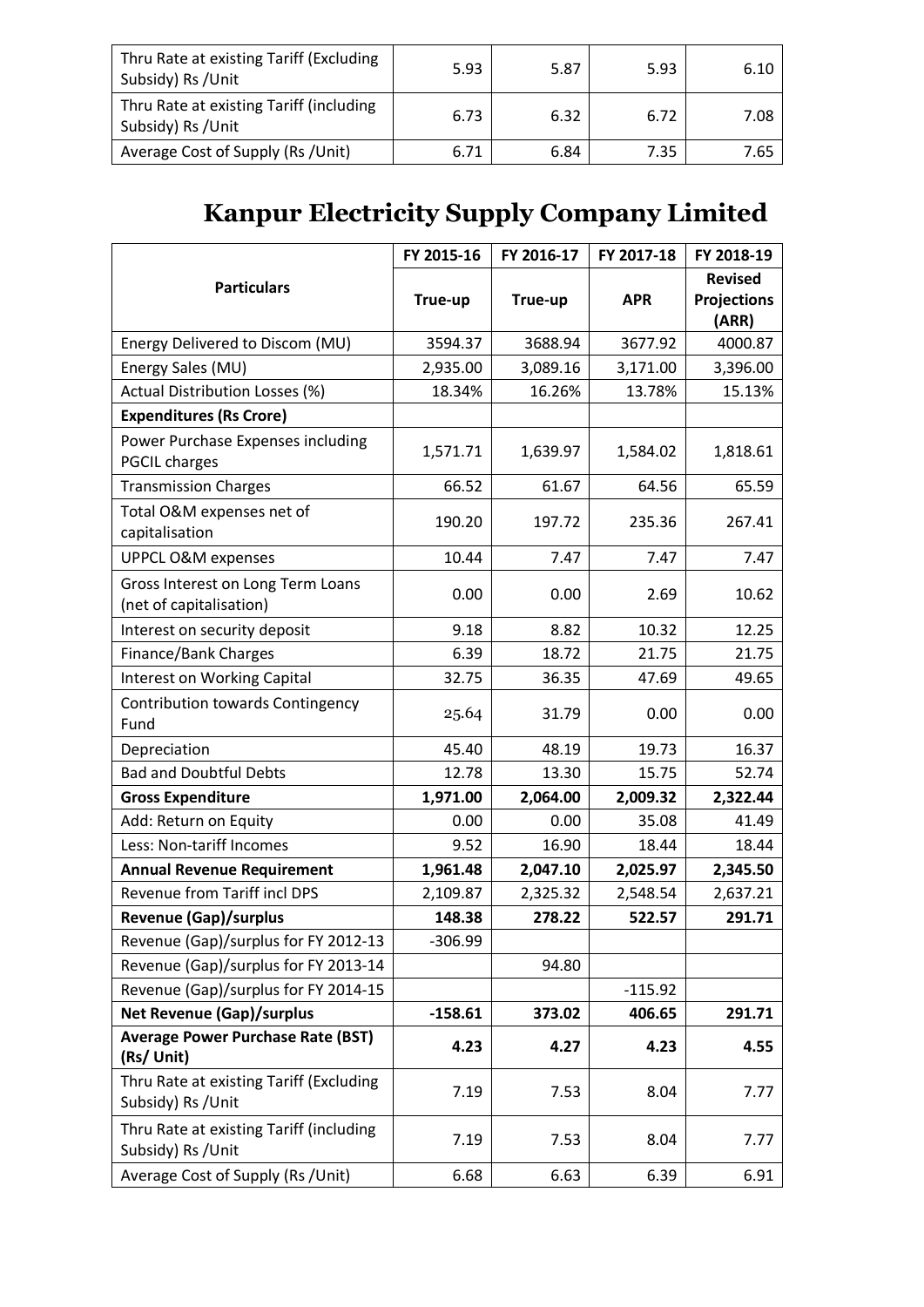The cumulative revenue gap as estimated by State Discoms for FY 2015-16, FY 2016- 17 and FY 2018-19 are Rs 8,655.09 Crore, Rs 9,031.10 Crore and Rs 7,646.04 Crore, respectively. The Carrying cost on the Gaps approved in True-up Order for FY, 2012-13, FY 2013-14, FY 2014-15 and estimated Gap in True-up for FY 2015-16 and FY 2016-17 is Rs. 12,278.10 Crore based on the methodology previously followed by the Hon'ble Commission.

Hon'ble Commission has been informed that the decision on the tariff for FY2018-19 may be taken by Hon'ble Commission. ARR submitted to Hon'ble Commission is based on committed operational parameters and as there is no additional resources available, Hon'ble Commission may consider approval of Regulatory Assets with minimum amortization schedule as per the provision of MYT Regulation 2014 if Hon'ble Commission feels that there may be tariff shock to the consumers.

Hon'ble Commission has been further informed that the cost of power purchase tends to increase frequently due to increase in railway freight, cost escalation in coal pricing, availability situation of coal at mines, additional burden of fixed cost component due to outwards shift of high value consumers through open access, due to recent ruling/decision of Hon'ble Courts and regulators, increase in capital cost of power generation projects and change in law (FGD, any additional cess) etc which are beyond the control of licensees. This increase is not fully recoverable through incremental cost computation for power purchase cost adjustment as per MYDT Regulation/as decided in the petition filed by licensee for amendment in MYDT Regulation, 2014. The licensees need to maintain their cash flow for the payment of power purchase to ensure electricity supply to the consumers etc. and approval of regulatory assets will help them in approaching banks for raising loan for financing of regulatory assets.

The Tariff Filing formats and other data are available at the websites of respective Discoms (at www.pvvnl.org, www.dvvnl.org, www.puvvnl.up.nic.in, www.mvvnl.in, www.kesco.co.in and www.uppcl.org).

Further, the stakeholders, general public and all concerned are also advised to regularly check the website of licensee/ UPPCL for updates on subsequent submissions made in respect of such proceedings.

All concerned Consumers, Individuals, Organizations, Licensees, Stake holders and Departments of Government may send their objections, if any, along with notarized